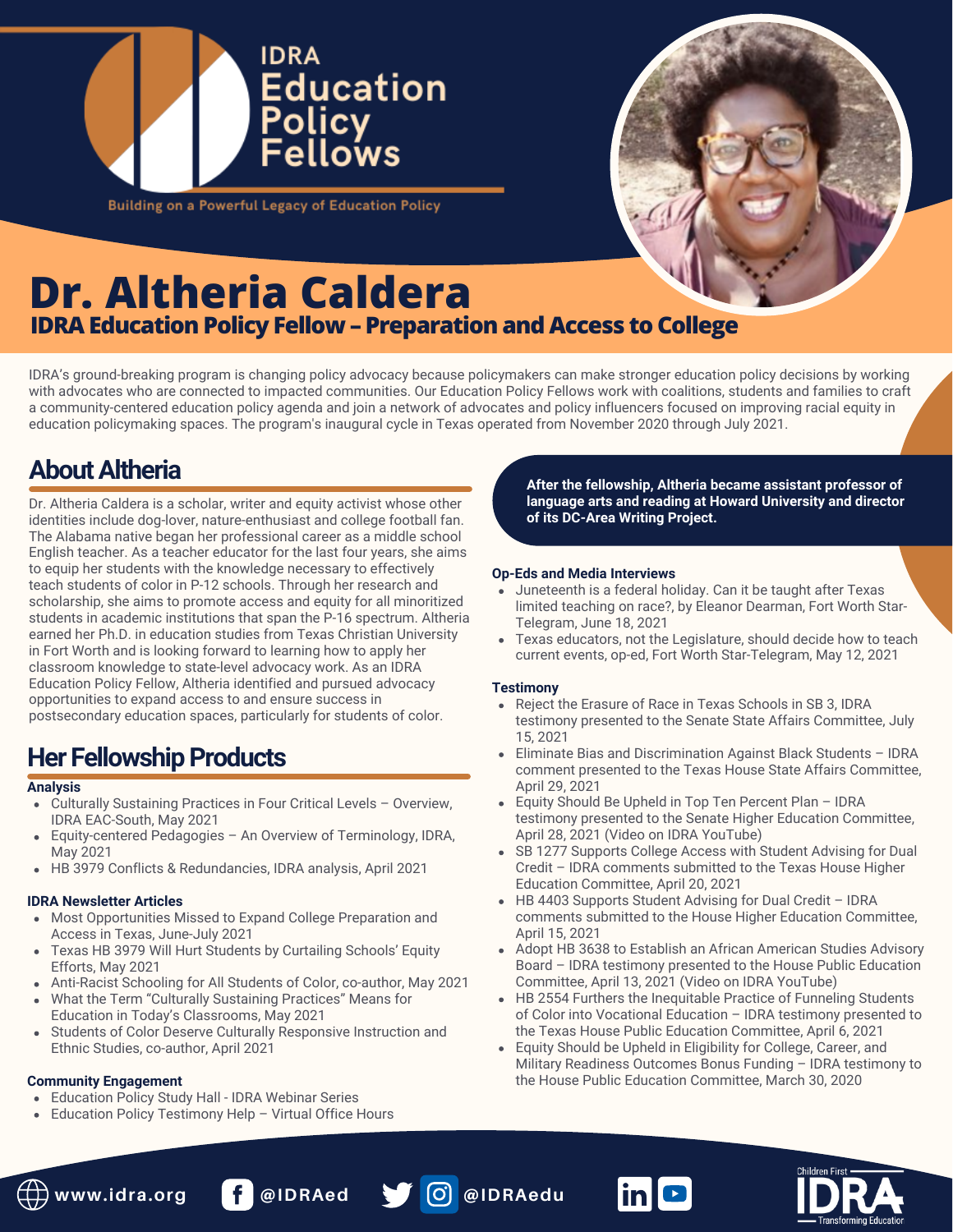

# **Araceli García**

### **IDRA Education Policy Fellow – Emergent Bilingual and Immigrant Student Education**

IDRA's ground-breaking program is changing policy advocacy because policymakers can make stronger education policy decisions by working with advocates who are connected to impacted communities. Our Education Policy Fellows work with coalitions, students and families to craft a community-centered education policy agenda and join a network of advocates and policy influencers focused on improving racial equity in education policymaking spaces. The program's inaugural cycle in Texas operated from November 2020 through July 2021.

### **AboutAraceli**

Araceli Garcia grew up on the South Side of San Antonio and is the daughter and granddaughter of Mexican immigrants. As the culmination of her hard work and the sacrifices of her family, Araceli graduated from Stanford with a B.A. in Chicanx/Latinx studies and a minor in education.

Araceli is the first person in her family to attend college, and she has held several leadership positions within the Stanford University Latinx community, where she found a home away from home. In addition to her studies, Araceli has worked alongside detained immigrants fighting for their right to seek asylum. She plans to pursue a law degree.

As an IDRA Education Policy Fellow, Araceli identified and pursued advocacy opportunities that ensure equitable and excellent schools for emergent bilingual and immigrant students.

### **Her Fellowship Products**

a-inn

### **IDRA Newsletter Articles**

- Exciting Advances for Emergent Bilingual Students in Texas, June-July 2021
- Words Matter The Case for Shifting to "Emergent Bilingual," February 2021

### **After the fellowship, Araceli entered the University of Texas' School of Law.**

### **Community Engagement**

- Education Policy Testimony Help Virtual Office Hours
- Texas Bilingual Education Family Advocacy Night
- Education Policy Study Hall IDRA Webinar Series
- Coalition Against Texas HB3979 Virtual Press Conference
- Highlights for Creating a More Bilingual Texas Webinar
- Mesa Comunitaria on Young English Learners' Education

### **Podcast**

A Case for Changing How We Label "English Learners," Highest Aspirations Podcast, Ellevation Education, September 28, 2021

- Allow Texas Students to Take in More Information, Not Less – IDRA testimony presented to the Texas Senate State Affairs Committee (Video on IDRA YouTube)
- SB 2066 Makes a Simple Change for a Big Impact to Emergent Bilingual Students – IDRA testimony to the Senate Education Committee, April 15, 2021 (Video on IDRA YouTube)
- Texas Must End Juvenile Curfew Ordinances to Help Break the School-to-prison Pipeline – IDRA testimony to the House Juvenile Justice and Family Issues Committee, April 12, 2021
- HB 1504 Supports a Robust and Equitable Curriculum for All Students – IDRA testimony to the Texas House Public Education Committee, April 6, 2021
- HB 2256 Creates More Ways for Teachers to Serve Bilingual and Special Education Students – IDRA testimony to the Texas House Public Education Committee, April 6, 2021





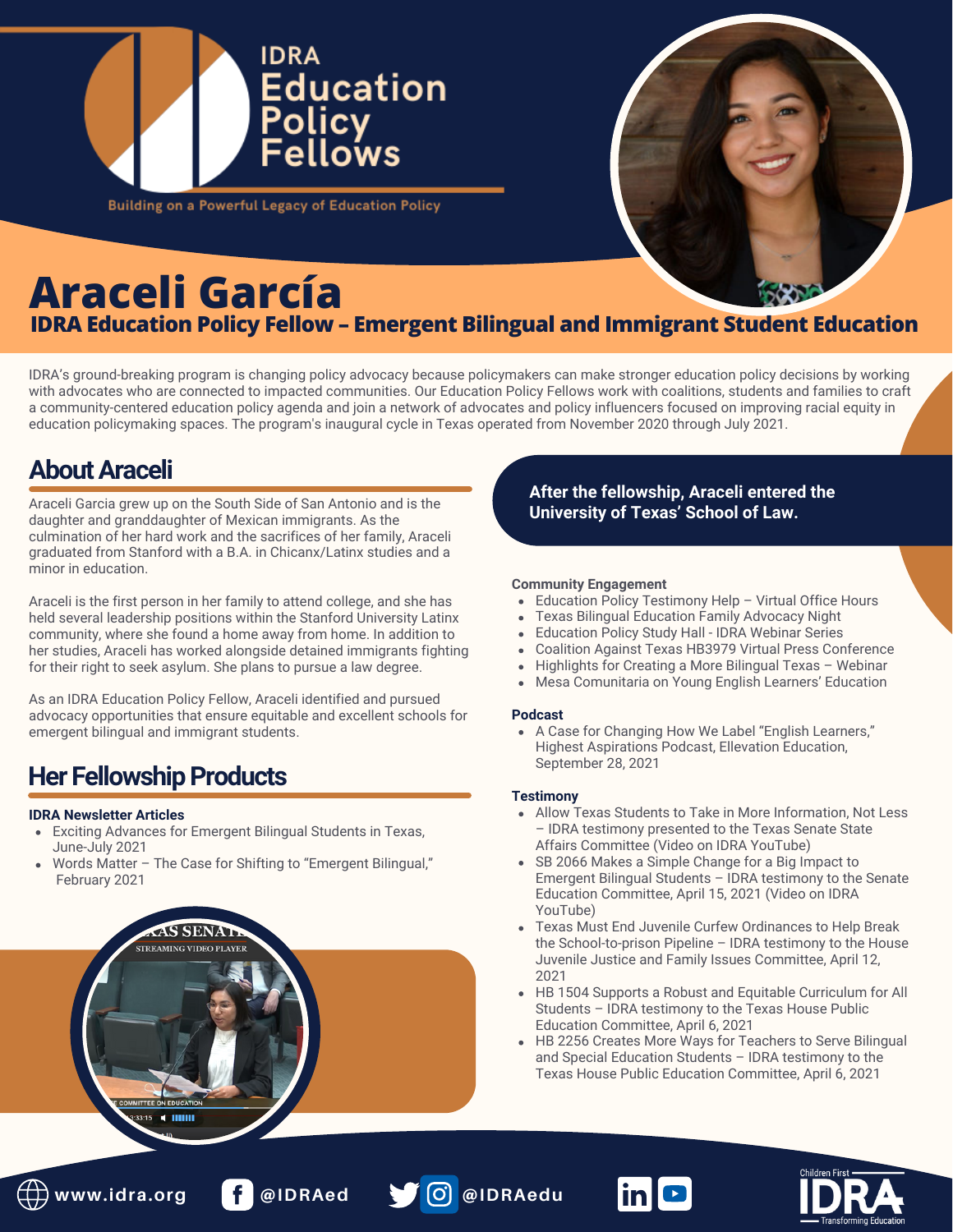



**Building on a Powerful Legacy of Education Policy** 

### **Thomas Marshall III IDRA Education Policy Fellow -Digital Communications and Community Engagement Advocacy**

IDRA's ground-breaking program is changing policy advocacy because policymakers can make stronger education policy decisions by working with advocates who are connected to impacted communities. Our Education Policy Fellows work with coalitions, students and families to craft a community-centered education policy agenda and join a network of advocates and policy influencers focused on improving racial equity in education policymaking spaces. The program's inaugural cycle in Texas operated from November 2020 through July 2021.

### **About Thomas**

Thomas Marshall III is from Columbia, South Carolina and is new to the Houston area, residing in the Third Ward. He attended Clemson University for his undergraduate studies, where he received a B.A. in English with a minor in youth development studies. Educational equity is at the core of his heart and collegiate career. During his undergraduate career, he mentored and holistically developed men of color, ranging from first-year students to seniors in high school. To Thomas, educational equity is when the institution of education decides to take ownership of the inconvenient truth: the history of inequities in education put marginalized folks first. His research interests include the recruitment and retention rate of Black males at predominantly white institutions. He is currently a student in the master of education (higher education) program at the University of Houston. As an IDRA Education Policy Fellow, Thomas executed a strong digital communications and community engagement advocacy program for the 87th Texas legislative session.

## **His Fellowship Products**

### **Research**

Digital Destination – Texas Needs Broadband Connectivity for All Students & Families, IDRA Issue Brief, April 2021

### **Community Engagement, & Webinars**

- Video Advocacy Campaign: Digitally Divided Community United, spring 2021
- Education Policy Testimony Help Virtual Office Hours, spring 2021
- Texas Legislative Wrap-up: Education Policy Study Hall, June 24, 2021
- Reimagining Student Engagement: Revamping School Policy and Practice and Fostering Student Advocacy, July 29, 2021
- Digital Equity and Inclusion A Modern-Day Civil Right, July 29, 2021
- Texas Student Advocacy Convening, February 11, 2021
- Identifying Your Lane: From Direct Service to Social Justice Activism, Fort Worth ISD Dia Anual De Servicio de Cesar Chavez y Dolores Huerta, November 29, 2020

### **After the fellowship, Thomas joined the IDRA staff as a policy communications strategist.**

#### **IDRA Newsletter Articles**

- Texas Legislature Takes Some Steps Toward Addressing the Digital Divide, June-July 2021
- Solving the Digital Divide Requires Authentic Family Engagement, April 2021
- Texas Needs an Equitable State Broadband Plan to Serve Students and Families, February 2021

### **[Media Interview](https://www.dallasnews.com/news/education/2021/05/26/texas-plan-to-boost-internet-access-for-families-nears-finish-line-as-lawmakers-reach-consensus/)**

[Texas' plan to boost internet access for families nears finish line](https://www.dallasnews.com/news/education/2021/05/26/texas-plan-to-boost-internet-access-for-families-nears-finish-line-as-lawmakers-reach-consensus/) as lawmakers reach consensus, by Emily Donaldson, Dallas Morning-News, May 26, 2021

- Digital Health and Wellness are Essential to a Digital Citizenship Curriculum – IDRA statement to the Texas Senate Education Committee, May 13, 2021
- Texas Students Need an Equitable Approach to Accelerated Programming Learning Committees – IDRA testimony to the Texas House Public Education Committee, April 6, 2021
- Texas Needs a Statewide Approach to Internet Connectivity Across Texas School Districts – IDRA testimony to the Texas House Public Education Committee, April 6, 2021
- Texas Needs to Prioritize Rural and Urban School Districts through a Community Approach for Internet Connectivity, IDRA testimony to the House Public Education Committee, March 30, 2021
- Texas Needs a Statewide Approach to Internet Connectivity Across Texas School Districts, IDRA testimony to the Senate Education Committee, March 25, 2021
- Digital Health and Wellness Are Essential to a Digital Citizenship Curriculum – IDRA comments to the Texas House Public Education Committee, March 16, 2021